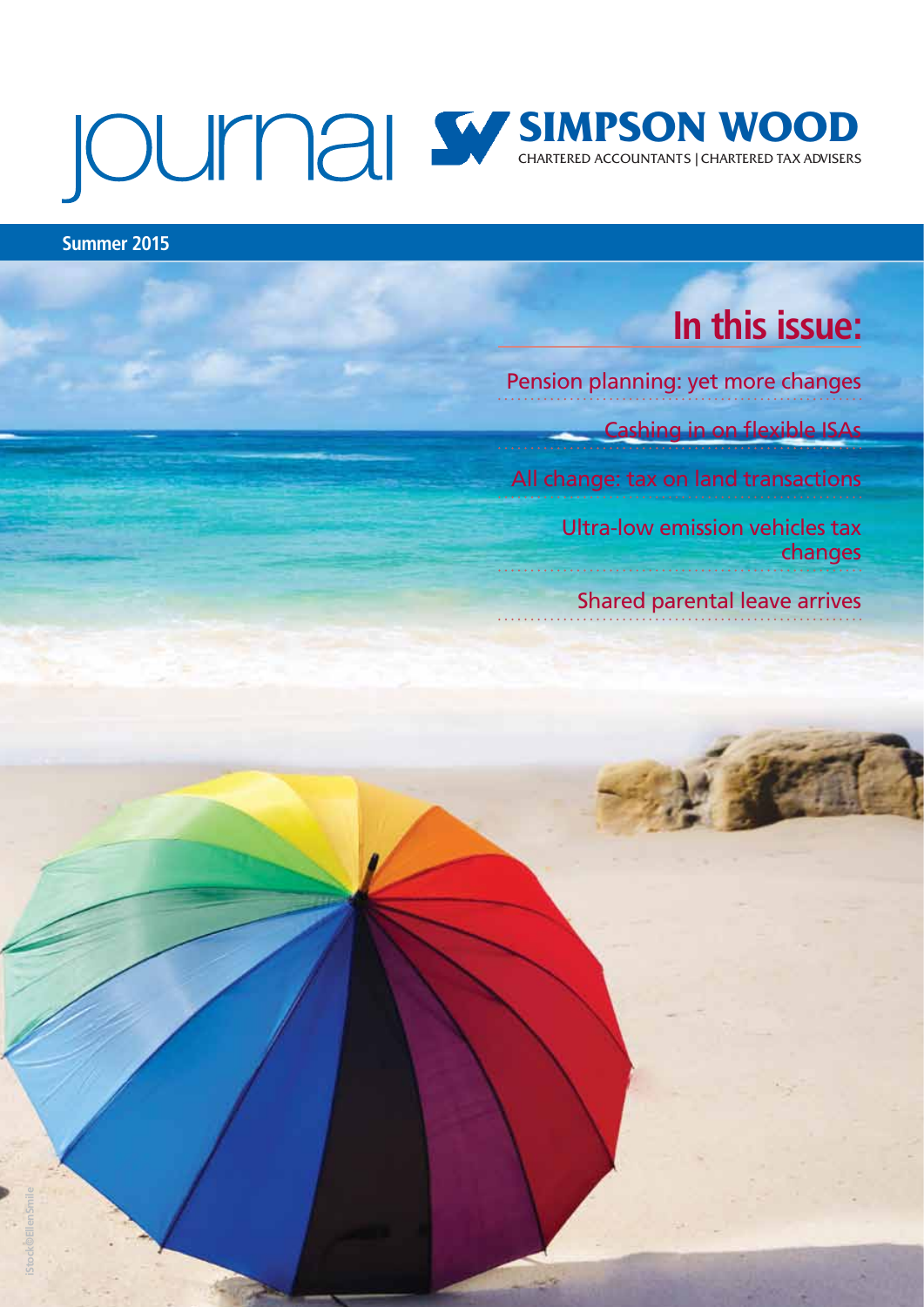# <span id="page-1-0"></span>**Pension planning: yet more changes**

As people were preparing for 'pension freedom' from 6 April 2015, the Budget brought yet more changes to pension planning with a proposed cut in the lifetime allowance from £1.25 million to £1 million from April 2016. The lifetime allowance is effectively the maximum amount you can hold tax-efficiently in pensions.

The change will come with a new set of transitional provisions to protect people whose pension rights are already valued at over £1 million. From April 2018 the lifetime allowance will be index-linked – if the rules aren't changed again.

At current rates, £1 million will buy an indexlinked pension with spouse's benefits of about £27,000, roughly equal to national average earnings. With further reductions to tax relief on pension contributions likely over the next few years, this could be a good time to maximise payments into pension plans while you can still claim tax relief on up to £40,000 a year at your highest rate. But you should also consider using other tax-efficient investment opportunities, such as ISAs, to provide for your retirement.

### **Annuities**

Buying a pension annuity has become much less popular in recent years, and since 6 April 2015 it has become much easier to draw from pension savings in a more flexible way. However annuities should not be dismissed entirely because they are the only way to guarantee a lifetime income no matter how long you live.

Drawing income directly from your pension fund has several advantages, but it involves risks. If investment returns are poor in the future, your income could be reduced or you could even run out. The money might have to last for a long time. A significant number of people now in their 60s can expect to live well into their 90s and possibly even beyond.

The new pension rules allow a combination of income drawdown and an annuity. You could use part of your fund to buy an annuity, ensuring an income for life to pay basic bills, but keep the rest invested to boost overall returns, hopefully, and ensure your beneficiaries inherit in the event of early death. Or you might delay buying an annuity until later, if you do not need the income yet. If you opt for income drawdown, you should be aware of the tax implications. The most important is to remember that normally only 25% of your pension can be taken tax free. The rest will be taxed as your income as you withdraw it, at 20%, 40% or 45% depending on the level of the withdrawal plus your other income in the tax year.

Two methods of income drawdown allow you to draw any amount you wish. Flexi-access drawdown normally enables you to withdraw (or crystallise) your tax-free lump sum,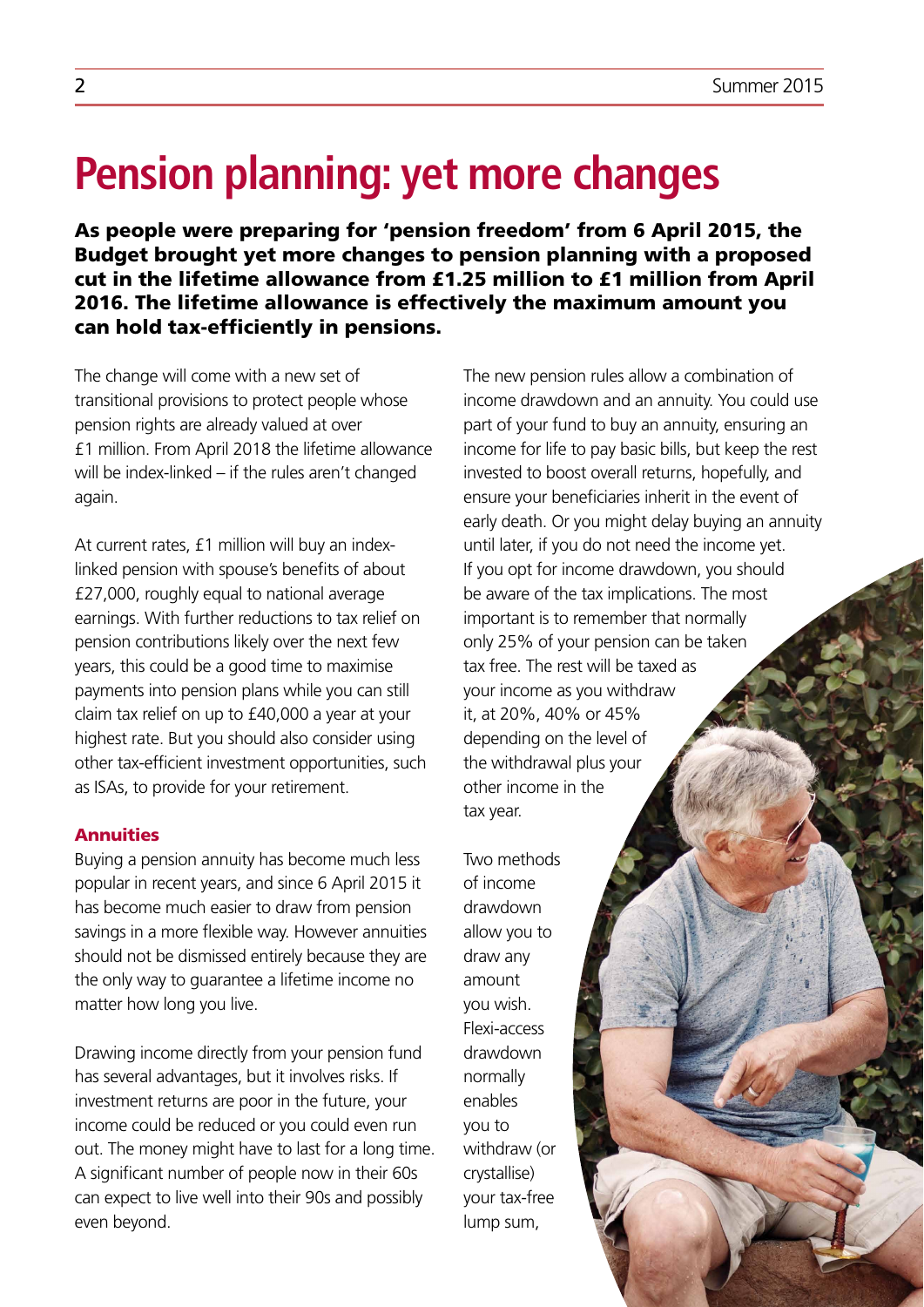leaving the balance of your fund invested. This can be drawn as a regular amount or a lump sum, but there is usually no point in drawing from the tax-free environment of the fund sooner than necessary.

You can take funds out of your pension and invest into it in the same tax year. As long as you only crystallise the tax free element, you can continue investing the full £40,000 annual allowance into pensions. However once you start drawing income, your annual allowance for contributions drops to £10,000.

The other form of income drawdown is the generally less flexible 'uncrystallised funds pension lump sum' (UFPLS). When a lump sum is drawn in this form, 25% is paid tax-free and 75% is taxed as income. The balance of the fund stays invested. You can take a series of UFPLS payments, each of which is treated as a mix of 25% tax-free cash and 75% taxable funds. As soon as you take a UFPLS, your annual allowance drops to £10,000.

Professional advice is essential before making any decisions. Drawing a substantial sum from your pension early presents risks. Some schemes may not offer pension freedom, in which case you will have to change provider. There are additional considerations if you are in a final salary scheme. Please let us know if you need advice.

**tock©lisegagne**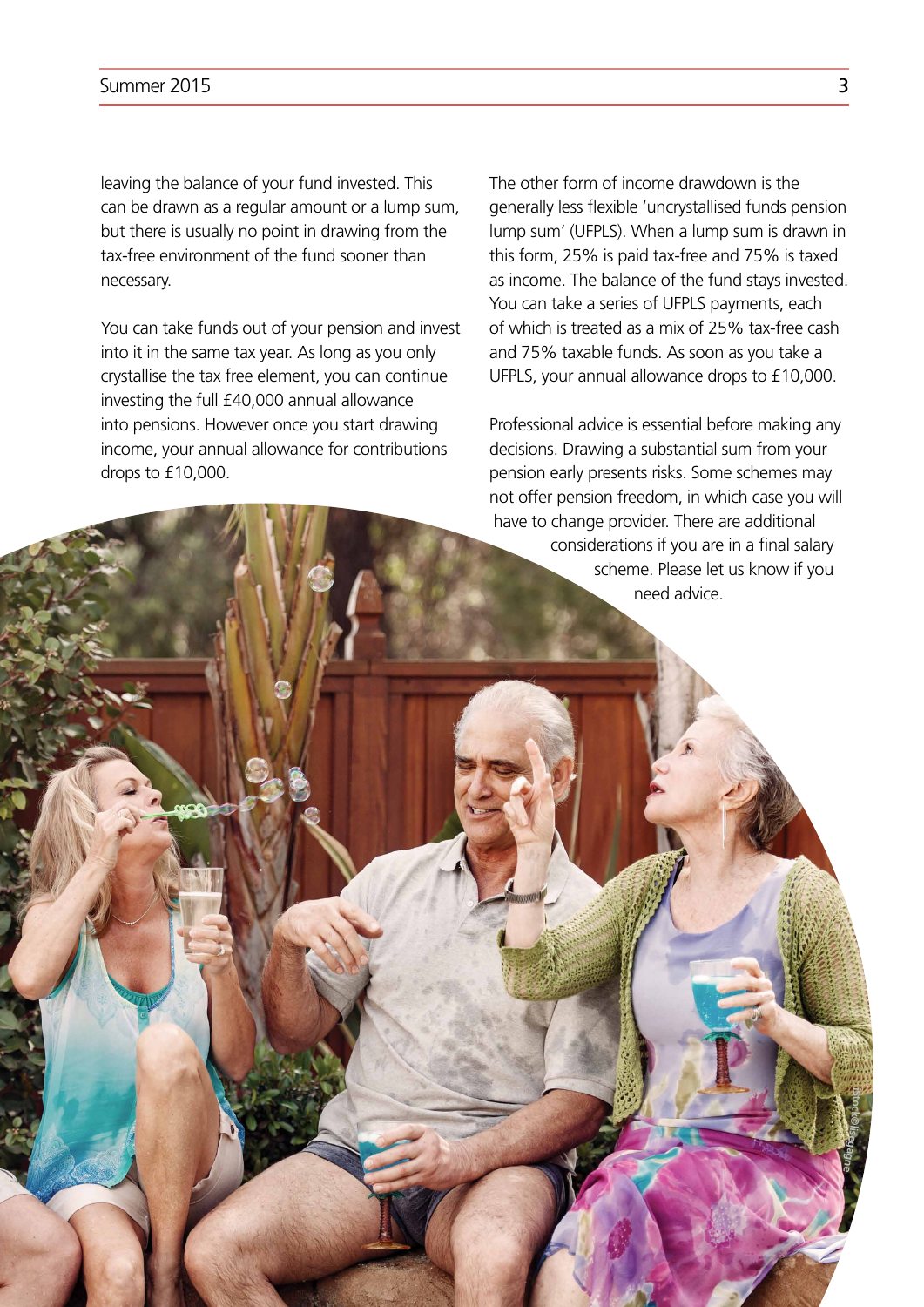# <span id="page-3-0"></span>**Cashing in on flexible ISAs**

In his 2015 Budget, the Chancellor tried to put some much needed life back into cash ISAs with a substantial uplift to the investment limit. But the tax-free personal savings allowance announced in this year's Budget statement could actually make cash ISAs redundant for many savers from April 2016.

The idea is that annual savings income up to £1,000 will be exempt for basic rate taxpayers, with £500 exempt for higher rate taxpayers. Given current savings rates, a basic rate taxpayer will need around £45,000 invested before having to worry about an account's tax status. Higher and additional rate taxpayers should still find cash ISAs valuable, as will anyone aiming to build up substantial long-term savings.

### As something of a counterbalance, from

this autumn the cash ISA investment limit is to become completely flexible. Currently, if you invest the limit of £15,240 and then withdraw it, no further investment is allowed during the same tax year. This restriction will go, allowing you to replace the money in your cash ISA.

### Hope for first time buyers

There is one group of savers that will definitely want to stick with cash ISAs, and that is firsttime home buyers. A help to buy cash ISA is planned for the autumn, with the key selling



point being a 25% taxfree bonus paid by the government on both the amount invested and the accumulated interest. The bonus will be paid when the savings are used to purchase a home for up to £450,000 in London, or £250,000 elsewhere.

A maximum bonus of £3,000 will be available when ISA savings reach £12,000, although a couple buying together can both qualify. Some £30,000 could therefore be available towards a deposit.

The initial investment will

be limited to £1,000, with a maximum monthly saving of £200 thereafter. So given current interest rates, it will take about four and a half years to build up the savings necessary to qualify for the maximum bonus.

Although none of these changes are definite, it is now finally possible to transfer the savings in a child trust fund to a junior ISA. Better interest rates, lower fund charges, and automatic transfer into a normal ISA at age 18 are all good reasons to do so.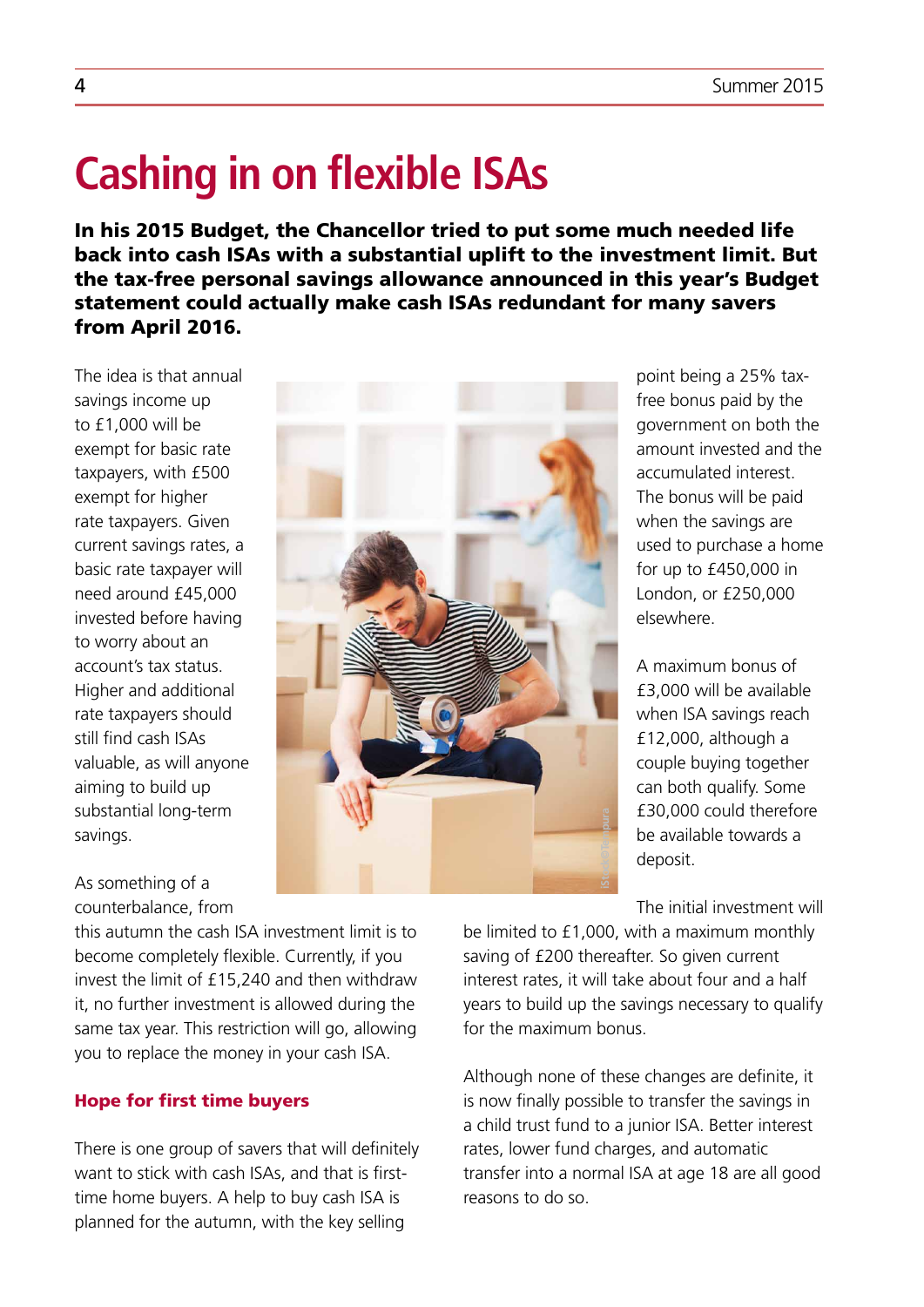# <span id="page-4-0"></span>**All change: tax on land transactions**

The last few months have seen something of a sea change in the way that property transactions are taxed. Last December, stamp duty land tax (SDLT) on residential properties moved from a 'slab' basis to a 'slice' basis.

Land and buildings transaction tax (LBTT) has now replaced stamp duty land tax (SDLT) in Scotland from 1 April. Same tax rates, but different bands:

| <b>Rest of UK</b>                         | Scotland            | Rate |
|-------------------------------------------|---------------------|------|
| Up to £125,000                            | Up to £145,000      | 0%   |
| £125,001 $-$ £250,000                     | £145,001 - £250,000 | 2%   |
| £250,001 - £925,000                       | £250,001 - £325,000 | 5%   |
| £925,001 - £1,500,000 £325,001 - £750,000 |                     | 10%  |
| Over £1,500,000                           | Over £750,000       | 12%  |

For example, SDLT for a £450,000 house purchase in England will be £12,500. LBTT on a similar Scottish property is £18,350. The higher Scottish exempt band means that £400 less tax is paid on lower valued transactions, but more tax is due where values exceed £333,000. Unlike SDLT, grants of residential leases are not subject to LBTT.

There has been no change in the way that SDLT taxes commercial land transactions, with the slab basis still used in the rest of the UK. LBTT, however, is slice based, with rates being:

| Scotland-commercial | Rate |
|---------------------|------|
| Up to £150,000      | 0%   |
| £150,001 - £350,000 | 3%   |
| Over £350,000       | 4.5% |

The treatment of commercial leases also differs,



although the basic approach is the same – both taxes charge a rate of 1% on the net present value of rent over the term of a lease on the value exceeding £150,000. For leases of over five years, SDLT takes the highest rent payable in the first five years and then applies it to the remaining years of the lease. LBTT instead uses the actual amount of rent payable over the lease term, using estimates as necessary. A revised return then has to be submitted to Revenue Scotland every third anniversary to ensure that LBTT reflects the rent actually paid. Any premium is taxed on the same basis as a freehold purchase.

Both taxes have similar reliefs, but sub-sale relief is an exception. SDLT sub-sale relief prevents a double charge where a property transaction happens in stages. There is no such across the board relief in Scotland, just a targeted relief for development transactions. Be warned that the anti-avoidance rate of 15% charged where companies buy residential properties valued at over £500,000 still applies in Scotland.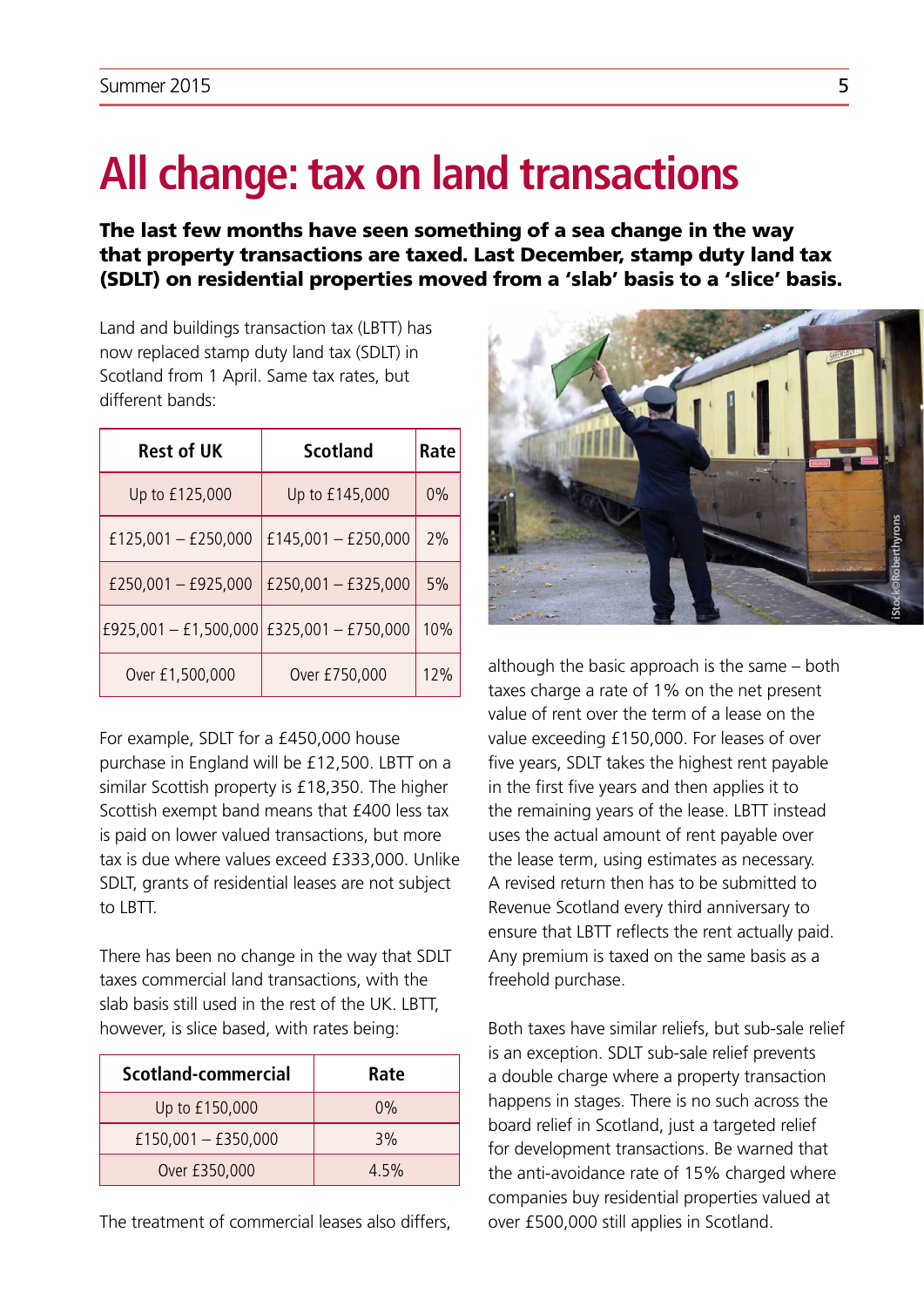# <span id="page-5-0"></span>**Ultra-low emission vehicles tax changes**

An ultra-low emission vehicle is one that produces less than 75g/km of CO2. Such vehicles benefit from a number of tax advantages, although somewhat less so since 6 April.

**Electric cars:** The use of an all-electric company car, with zero emissions, was previously a taxfree benefit. But this has changed, with the benefit currently based on 5% of the car's list price.

Over the next four years, the percentage used will increase to 7%, 9%, 13% and then to 16% for 2019/20. However, there is no fuel benefit, even if you charge up your car's battery at work. When you charge up your battery at home you also benefit from a 5% VAT rate on the electricity used, compared to the standard 20% rate.

For employers, the cost of a new electric car qualifies for a 100% first-year allowance (FYA). This allowance has just been extended to 31 March 2018.

**Other ultra-low emission cars:** Cars with CO<sub>2</sub> emissions up to 50g/km have the same benefit



charge as an electric car. Where emissions are between 51 and 75g/km, the charge is 9%. This is a 4% hike from last year, and the charge will rise to 19% by 2019/20. As for electric cars, the 100% FYA is available, although since 1 April the qualifying emissions limit has been reduced to 75g/km. You also benefit from the 5% VAT rate when recharging a hybrid at home.

HMRC publishes advisory fuel rates which, for example, can be used to reimburse employees who pay for fuel for their company cars. There is also a set mileage allowance when reimbursing the use of private cars for business travel. There is no reduction to these rates for a hybrid car.

**Electric vans:** The exemption for company provided zero-emission vans is being withdrawn on a tapered basis. For the current year, the charge is 20% of the £3,150 van benefit. This will rise in steps until 2020/21, when the full benefit charge will apply. As for electric cars, there is no van fuel benefit, and zero-emission goods vehicles are eligible for the 100% FYA.

And there are other advantages. Cars with  $CO<sub>2</sub>$ emission rates up to 100g/km do not pay any vehicle excise duty. Electric and plug-in hybrid cars with emissions up to 75g/km can qualify for a grant of 35% off of the car's cost, subject to a grant cap of £5,000. For vans, the grant is 20%, with a cap of £8,000.

There is also the ultra-low emission zone to be introduced to central London from September 2020, with drivers of non-compliant vehicles charged to enter.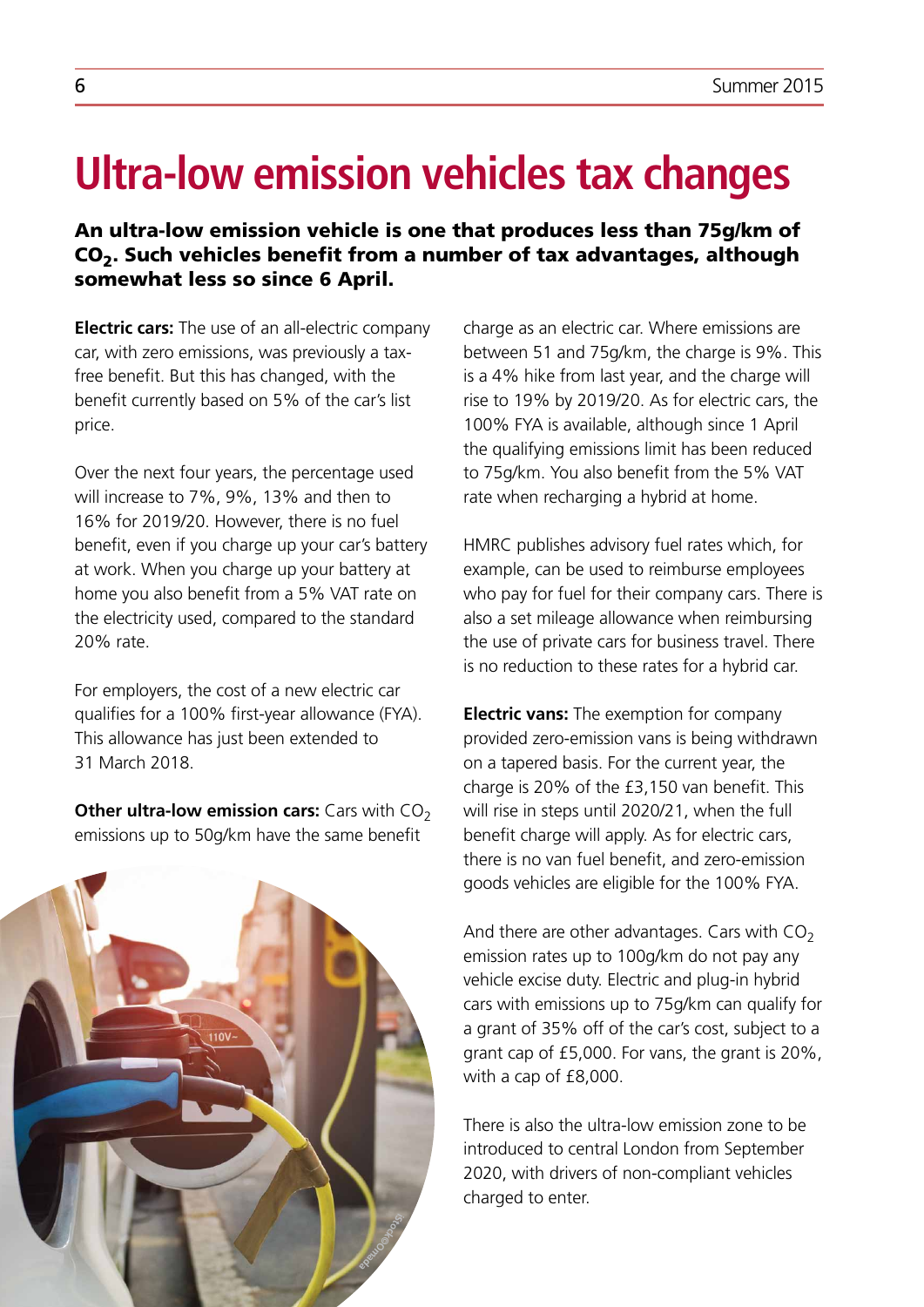### <span id="page-6-0"></span>**Shared parental leave arrives**

Parents can now take shared parental leave (SPL) where an employee's baby is due after 4 April 2015. Maternity leave rights are unchanged, but now there is an extra option of ending maternity leave early in exchange for SPL for the other parent.

With SPL, parents have more flexibility in taking parental leave. A father could previously take additional paternity leave, although fewer than 1% actually did so. They could not take paternity leave until 20 weeks after birth, and then only after the mother's return to work. With SPL, parents can take leave together or separately, and leave can be stopped and restarted, with a return to work in between – because each parent is now entitled to three separate blocks of leave.

Employers cannot refuse a request for a single period of leave, but they can turn down a request for multiple blocks. For example, an employer has to accept a request for eight weeks, but they can refuse or negotiate about, say, two blocks of four weeks if this request is not acceptable. Each block must be for complete weeks, with eight weeks' notice required before any SPL starts.

Employed mothers qualify for maternity leave from the first day of their employment, but SPL is only available if certain conditions are met. The parent taking SPL must satisfy a continuity of employment test, and their partner an employment and earnings test. A self-employed spouse cannot take SPL, but could meet the

employment and earnings test so that their spouse can. That spouse might prefer the flexibility of SPL to maternity leave.

For SPL to start, the mother must return to work or give notice of when maternity leave will end. However, two weeks of maternity leave immediately following birth is compulsory. Two weeks of ordinary paternity leave are also available. The remaining 50 weeks of maternity leave can be exchanged for SPL. Although there **k©kupicoo**

is no need to make any immediate decision, partners must give their employers at least eight weeks notice. Where a couple take SPL, shared parental pay will generally be received instead of statutory maternity pay. The rates are the same.

Couples who adopt a baby can also qualify for SPL by giving up their entitlement to adoption leave. And from 5 April, adopters are given the same rights as birth parents, with entitlement to adoption leave now being granted from the first day of employment. SPL is not straightforward for employers to manage, and if you offer enhanced maternity rights, you should consider offering the same for shared paternity. If not, you could end up facing a discrimination claim.